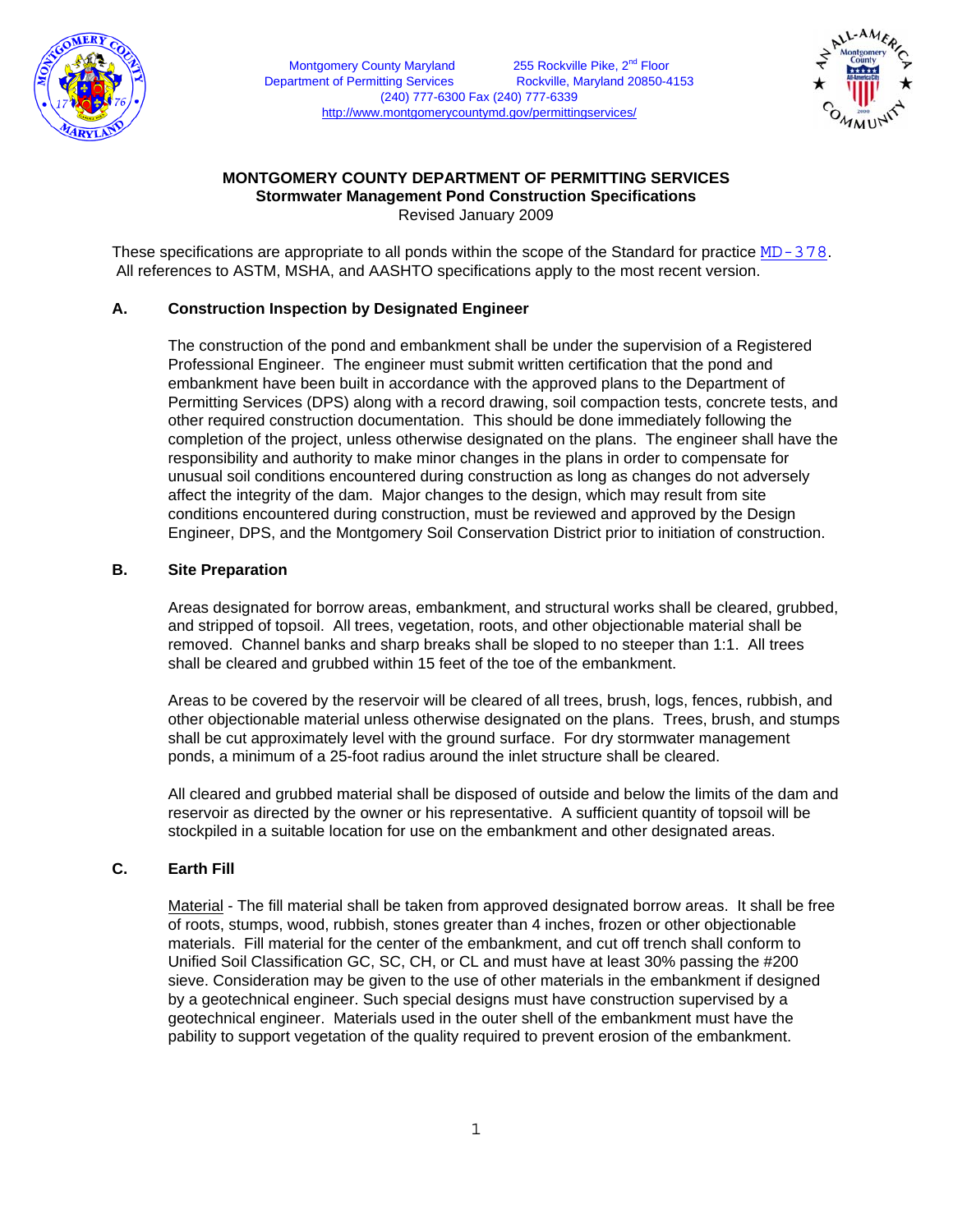Placement - Areas on which fill is to be placed shall be scarified prior to placement of fill. Fill materials shall be placed in maximum 8 inch thick (before compaction) layers which are to be continuous over the entire length of the fill. The most permeable borrow material shall be placed in the downstream portion of the embankment. The principal spillway must be installed concurrently with fill placement and not excavated into the embankment.

Compaction - The movement of the hauling and spreading equipment over the fill shall be controlled so that the entire surface of each lift shall be traversed by not less than one tread track of the equipment or compaction shall be achieved by a minimum of four complete passes of a sheepsfoot, rubber tired or vibratory roller. Fill material shall contain sufficient moisture such that the required degree of compaction will be obtained with the equipment used. The fill material shall contain sufficient moisture so that if formed into a ball, it will not crumble; yet, not be so wet that water can be squeezed out.

 The density of each lift shall not be less than 95% of maximum dry density with a moisture content within +2% of the optimum. Each layer of fill shall be compacted as necessary to obtain that density, and is to be certified by the Engineer at the time of construction. All compaction is to be determined by AASHTO Method T-99 (Standard Proctor).

Cut Off Trench - The cutoff trench shall be excavated into impervious material along or parallel to the centerline of the embankment as shown on the plans. The bottom width of the trench shall be governed by the equipment used for excavation with the minimum width being four feet. The depth shall be at least four feet below existing grade or as shown on the plans. The side slopes of the trench shall be one to one or flatter. The backfill shall be compacted with construction equipment, rollers, or hand tampers to assure maximum density and minimum permeability.

#### Embankment Core

The core shall be parallel to the centerline of the embankment as shown on the plans. The top width of the core shall be minimum of four feet. The height shall extend up to at least the 10-year water elevation or as shown on the plans. The side slopes shall be 1 to 1 or flatter. The core shall be compacted with construction equipment, rollers, or hand tampers to assure maximum density and minimum permeability. In addition, the core shall be placed concurrently with the outer shall of the embankment.

### **D. Structure Backfill**

 Backfill adjacent to pipes or structures shall be of the type and quality conforming to that specified for the adjoining fill material. The fill shall be placed in horizontal layers not to exceed four inches in thickness and compacted by hand tampers or other manually directed compaction equipment. The material must fill completely all spaces under and adjacent to the pipe. At no time during the backfilling operation shall driven equipment be allowed to operate closer than four feet, measured horizontally, to any part of a structure. Under no circumstances shall equipment be driven over any part of a concrete structure or pipe, unless there is a compacted fill of 24 inches or greater over the structure or pipe.

 Structure backfill may be flowable fill meeting the requirements of Maryland Department of Transportation, State Highway Administration Standard Specifications for Construction and Materials, Section 313 as modified. The mixture shall have a 100-200 psi; 28 day unconfined compressive strength. The flowable fill shall have a minimum pH of 4.0 and a minimum resistivity of 2,000 ohm-cm. Material shall be placed such that a minimum of six inches (measured perpendicular to the outside of the pipe) of flowable fill shall be under (bedding), over and, on the sides of the pipe. It only needs to extend up to the spring line for rigid conduits. Average slump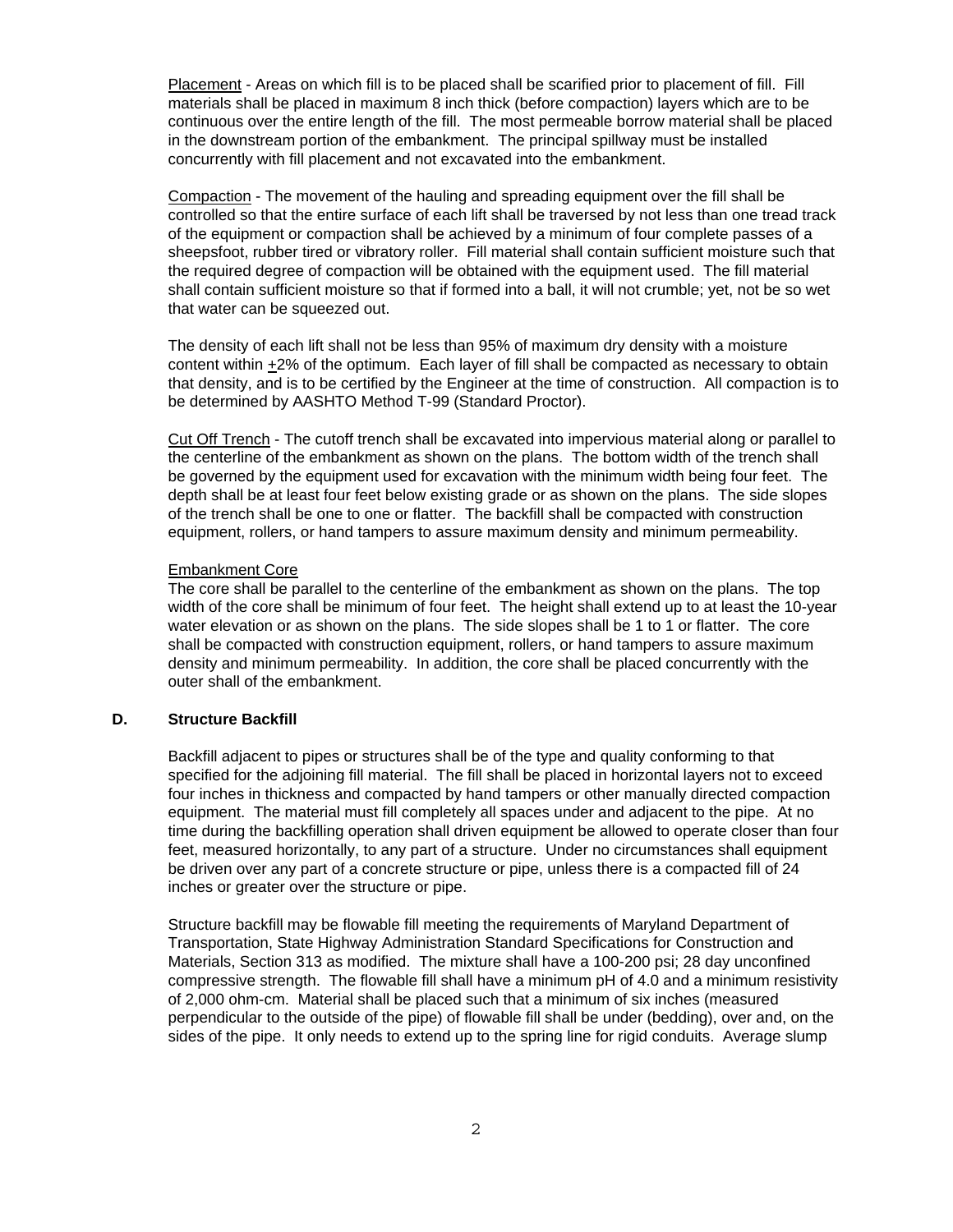of the fill shall be 7 inches to assure flowability of the material. Adequate measures shall be taken (sand bags, etc.) to prevent floating the pipe. When using flowable fill, all metal pipe shall be bituminous coated. Any adjoining soil fill shall be placed in horizontal layers not to exceed four inches in thickness and compacted by hand tampers or other manually directed compaction equipment. The material shall completely fill all voids adjacent to the flowable fill zone. At no time during the back filling operation shall driven equipment be allowed to operate closer than four feet, measured horizontally, to any part of a structure. Under no circumstances shall equipment be driven over any part of a structure or pipe unless there is a compacted fill of 24 inches or greater over the structure or pipe. Backfill material outside the structural backfill (flowable fill) zone shall be of the type and quality conforming to that specified for the core of the embankment or other embankment materials.

#### **E. Pipe Conduits**

All pipes shall be circular in cross section.

Corrugated Metal Pipe - All of the following criteria shall apply for corrugated metal pipe:

1. Materials – (Polymer Coated Steel Pipe) – Steel pipes with polymeric coatings shall have a minimum coating thickness of 0.01 inch (10 mil) on both sides of the pipe. This pipe and its appurtenances shall conform to the requirements of AASHTO Specification M-245 & M-246 with watertight coupling bands or flanges.

Materials – (aluminum Coated Steel Pipe) – This pipe and its appurtenances shall conform to the requirements of AASHTO specification M-274 with watertight coupling bands or flanges. Aluminum Coated Steel Pipe, when used with flowable fill or when soil and/or water conditions warrant the need for increased durability, shall be fully bituminous coated per requirements of AASHTO Specification M-190 Type A. Any aluminum coating damaged or otherwise removed shall be replaced with cold applied bituminous coating compound. Aluminum surfaces that are to be in contact with concrete shall be painted with one coat of zinc chromate primer or two coats of asphalt.

Materials – (aluminum Pipe) – This pipe and its appurtenances shall confirm to the requirements of AASHTO Specification M-196 or M-211 with watertight coupling bands or flanges. Aluminum Pipe, when used with flowable fill or when soil and/or water conditions warrant for increased durability, shall be fully bituminous coated per requirements of AASHTO Specification M-190 Type A. Aluminum surfaces that are to be in contact with concrete shall be painted with one coat of zinc chromate primer or two coats of asphalt. Hot dip galvanized bolts may be used for connections. The pH of the surrounding soils shall be between 4 and 9.

- 2. Coupling bands, anti-seep collars, end sections, etc., must be composed of the same material as the pipe. Metals must be insulated from dissimilar materials with use of rubber or plastic insulating materials at least 24 mils in thickness.
- 3. Connections All connections with pipes must be completely watertight. The drain pipe or barrel connections to the riser shall be welded all around when the pipe and riser are metal. Anti-seep collars shall be connected to the pipe in such a manner as to be completely watertight. Dimple bands are not considered to be watertight.

 All connections shall use a rubber or neoprene gasket when joining pipe sections. The end of each pipe shall be re-rolled an adequate number of corrugations to accommodate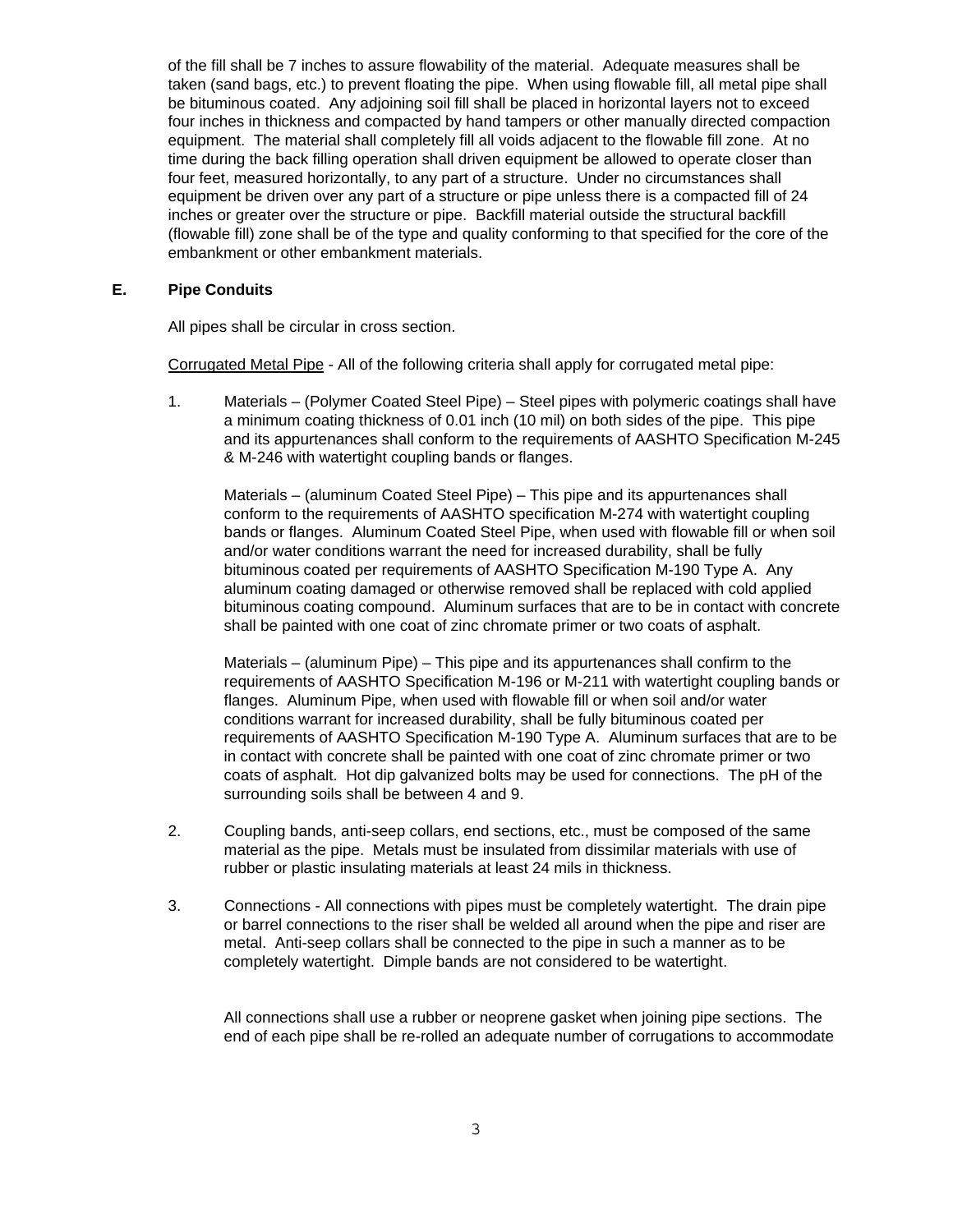the band width. Pipe ends must be matched and numbered by the manufacturer. The following type connections are acceptable for pipes less than 24 inches in diameter; flanges on both ends of the pipe with a circular 3/8 inch closed cell neoprene gasket, prepunched to the flange bolt circle, sandwiched between adjacent flanges; a 12-inch wide standard lap type band with 12-inch wide by 3/8 inch thick, closed cell circular neoprene gasket; and a 12-inch wide hugger type band with o-ring gaskets having a minimum diameter of ½-inch greater than the corrugation depth. Pipes 24 inches in diameter and larger shall be connected by a 24-inch long annular corrugated band using a minimum of 4 (four) rods and lugs, 2 on each connecting pipe end, per current DPS band detail. A 24-inch wide by 3/8-inch thick closed cell circular neoprene gasket will be installed with 12 inches on the end of each pipe. Flanged joints with 3/8-inch closed cell gaskets the full width of the flange is also acceptable.

 Helically corrugated pipe shall have either continuously welded seams or have lock seams with internal caulking or a neoprene bead.

- 4. Bedding The pipe shall be firmly and uniformly bedded throughout its entire length. Where rock or soft, spongy or other unstable soil is encountered, all such material shall be removed and replaced with suitable earth compacted to provide adequate support.
- 5. Backfilling shall conform to "Structure Backfill."
- 6. Other details (anti-seep collars, valves, etc.) shall be as shown on the drawings.

Reinforced Concrete Pipe - All of the following criteria shall apply for reinforced concrete pipe:

- 1. Materials RCP shall have bell and spigot joints with rubber gaskets and shall meet ASTM Designation C-361. Pipes must be labeled in full accordance with ASTM C-361, including the ASTM C-361 designation on the inside of each section of pipe, and all pipes must be clearly marked by the manufacturer prior to delivery to the job site. Pipes with multiple designations will be rejected.
- 2. Bedding Reinforced concrete pipe conduits shall be laid in a concrete bedding/cradle for their entire length. This bedding/cradle shall consist of high slump concrete placed under the pipe and up the sides of the pipe at least 50% of its outside diameter with a minimum thickness of 6-inches. Where a concrete cradle is not needed for structural reasons, flowable fill may be used as described in the "Structure Backfill" section of this standard. Gravel bedding is not permitted.
- 3. Laying pipe Bell and spigot pipe shall be placed with the bell end upstream. Joints shall be made in accordance with recommendations of the manufacturer of the material. After the joints are sealed for the entire line, the bedding shall be placed so that all spaces under the pipe are filled. Care shall be exercised to prevent any deviation from the original line and grade of the pipe. The first joint must be located within four feet from the riser.
- 4. Backfilling shall conform to "Structure Backfill."
- 5. Other details (anti-seep collars, valves, etc.) shall be as shown on the drawings.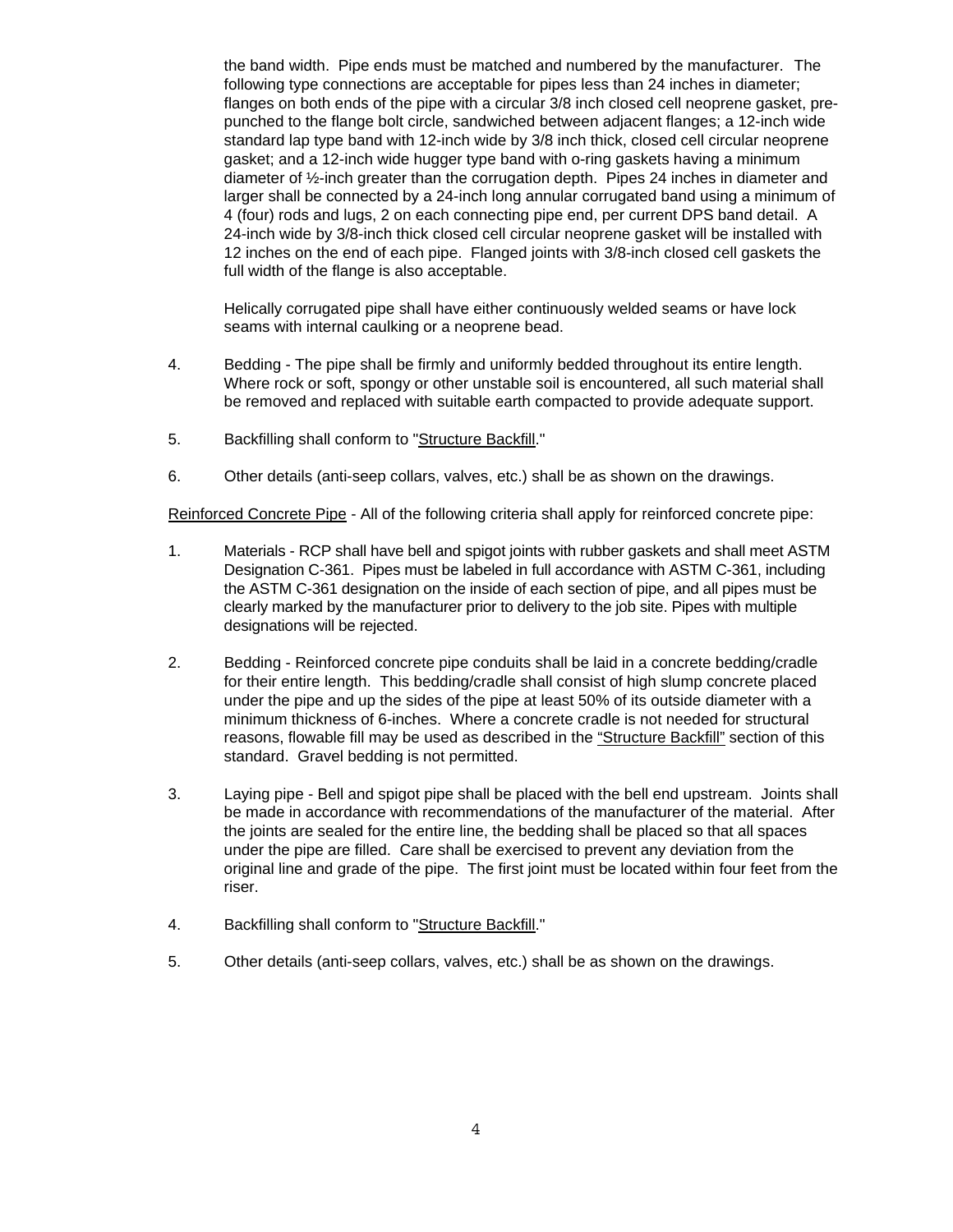Plastic Pipe - The following criteria shall apply for plastic pipe:

- 1. Materials PVC pipe shall be PVC-1120 or PVC-1220 conforming to ASTM D-1785 or ASTM D-2241. Corrugated High Density Polyethylene (HDPE) pipe, couplings and fittings shall conform to the following: 4 – 10 inch pipe shall meet the requirement of AASHTO M252 Type S, and 12 through 24 inch shall meet the requirements of AASHTO M294 Type S.
- 2. Joints and connections to anti-seep collars shall be completely watertight.
- 3. Bedding The pipe shall be firmly and uniformly bedded throughout its entire length. Where rock or soft, spongy or other unstable soil is encountered, all such material shall be removed and replaced with suitable earth compacted to provide adequate support.
- 4. Backfilling shall conform to "Structure Backfill."
- 5. Other details (anti-seep collars, valves, etc.) shall be as shown on the drawings.

### **F. Drainage Diaphragms**

When a drainage diaphragm is used, a registered professional engineer will supervise the design and construction inspection.

### **G. Concrete**

Concrete design shall meet the requirements of ACI 350, Environmental Engineering Concrete Structures, with freezing and thawing exposures. Concrete shall be a type II or IIA cement, with a 28 day compressive strength of 4500 psi for cast in place and 5000 psi for pre-cast structures. Concrete shall also meet the requirements of Maryland Department of Transportation, State Highway Administration Standard Specifications for Construction and Materials, Section 420, Mix No. 6.

#### **H. Rock Rip-rap**

 Rock rip-rap shall meet the requirements of Maryland Department of Transportation, State Highway Administration Standard Specification for Construction and Materials, Section 311.

 Geotextile shall be placed under all rip-rap and shall meet the requirements of Maryland Department of Transportation, State Highway Administration Standard Specifications for Construction and Materials, Section 921.09, Class C.

## **I. Care of Water during Construction**

 All work on permanent structures shall be carried out in areas free from water. The Contractor shall construct and maintain all temporary dikes, levees, cofferdams, drainage channels, and stream diversions necessary to protect the areas to be occupied by the permanent works. The contractor shall also furnish, install, operate, and maintain all necessary pumping and other equipment required for removal of water from the various parts of the work and for maintaining the excavations, foundation, and other parts of the work free from water as required or directed by the engineer for constructing each part of the work. After having served their purpose, all temporary protective works shall be removed or leveled, and graded to the extent required to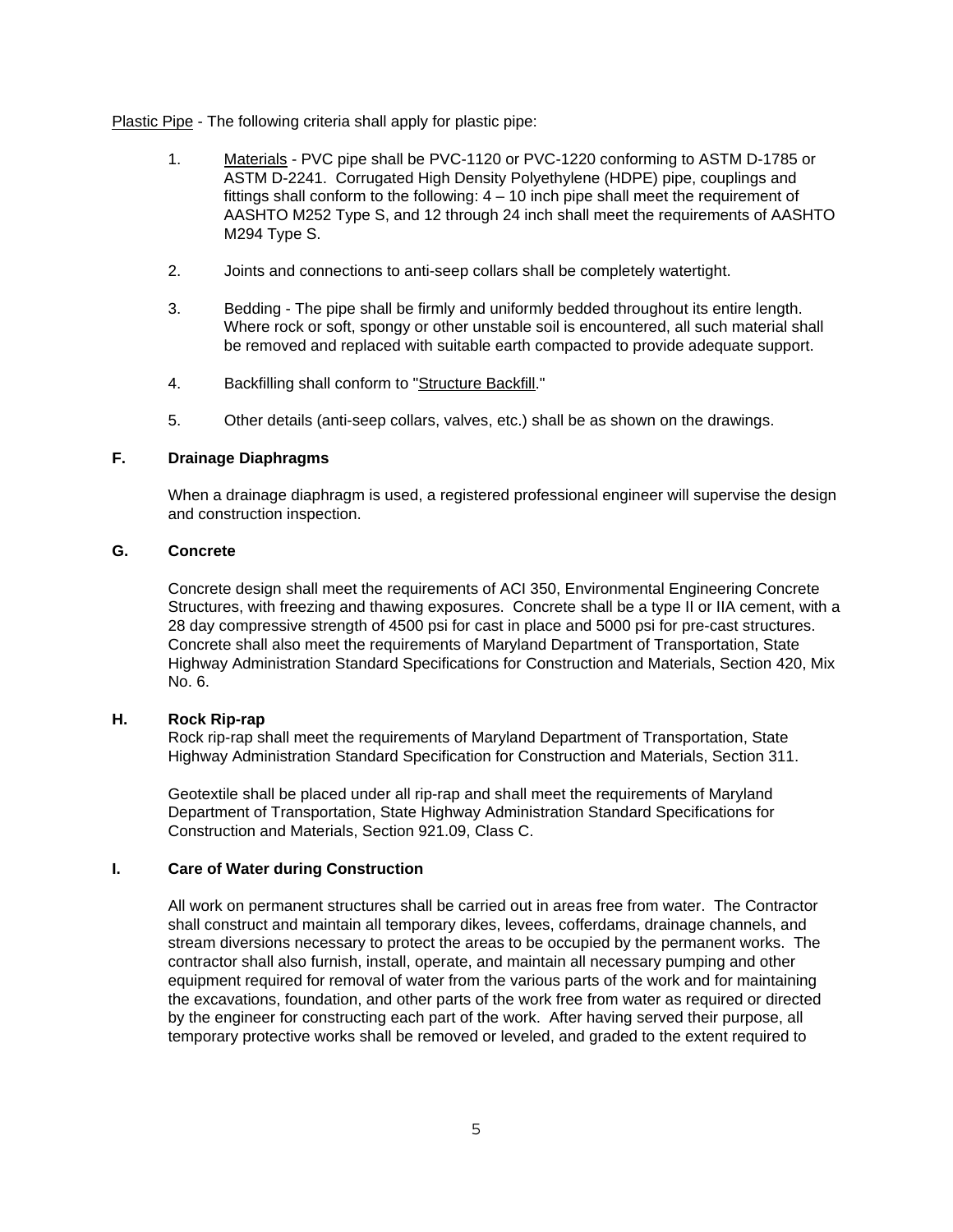prevent obstruction in any degree whatsoever of the flow of water to the spillway or outlet works, and so as not to interfere in any way with the operation or maintenance of the structure. Stream diversions shall be maintained until the full flow can be passed through the permanent works. The removal of water from the required excavation and the foundation shall be accomplished in a manner and to the extent that will maintain stability of the excavated slopes and bottom of required excavations and will allow satisfactory performance of all construction operations. During the placing and compacting of material in required excavations the water level at the locations being refilled shall be maintained below the bottom of the excavation at such locations which may require draining the water to sumps from which the water shall be pumped.

### **J. Stabilization**

 All borrow areas shall be graded to provide proper drainage and left in a sightly condition. All exposed surfaces of the embankment, spillway, spoil and borrow areas, and berms shall be stabilized by seeding, liming, fertilizing and mulching in accordance with the Maryland Soil Conservation Service Standards and Specifications for Critical Area Planting (MD-342) or as shown on the accompanying drawings.

#### **K. Erosion and Sediment Control**

 Construction operations will be carried out in such a manner that erosion will be controlled and water and air pollution minimized. State and local laws concerning pollution abatement will be followed. Construction plans shall detail erosion and sediment control measures to be employed during the construction process.